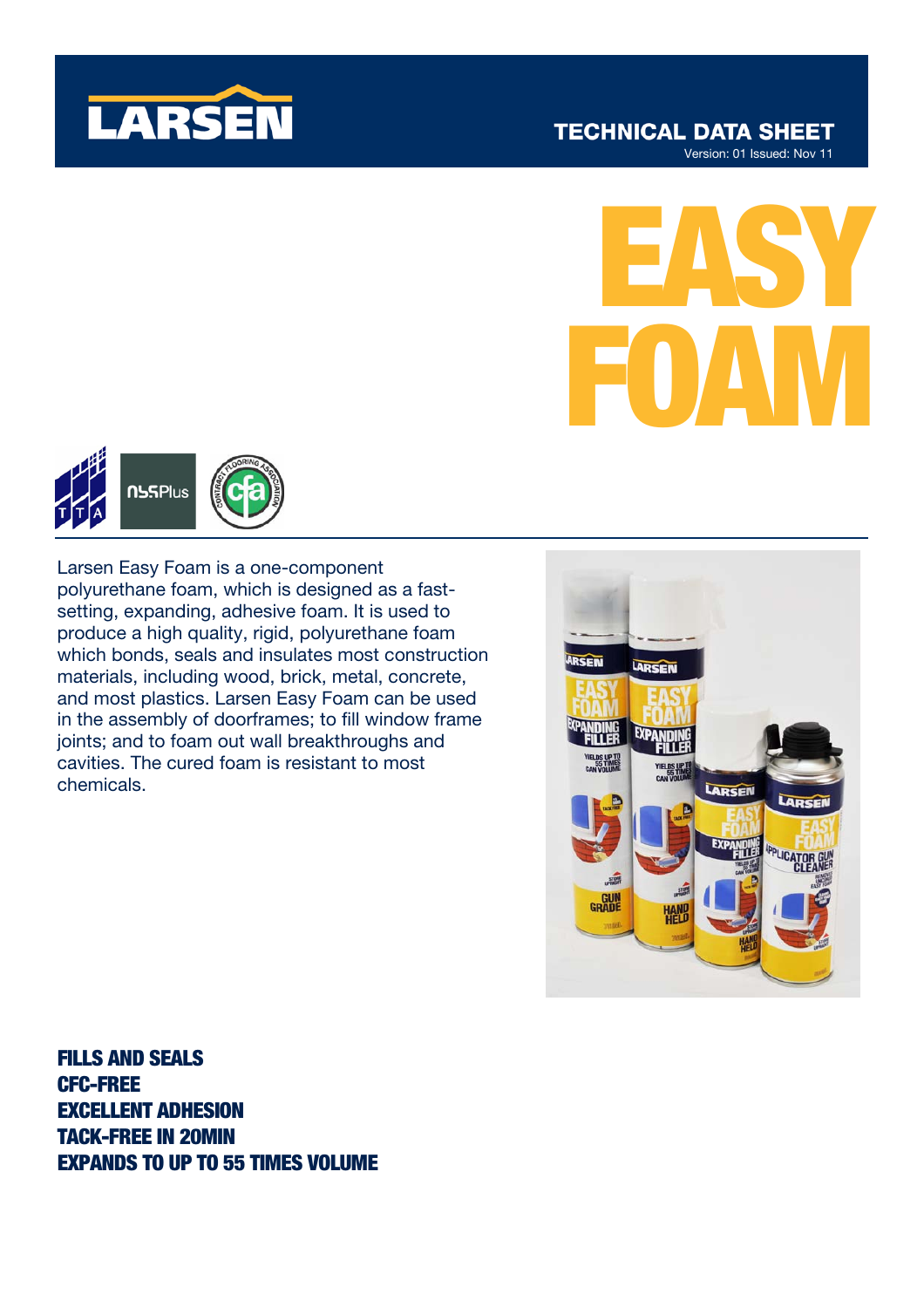

# TECHNICAL INFORMATION:

| <b>PRODUCT INFORMATION</b>               |                                                                                                                                                                                                         |
|------------------------------------------|---------------------------------------------------------------------------------------------------------------------------------------------------------------------------------------------------------|
| <b>FORM:</b>                             | Aerosol can                                                                                                                                                                                             |
| <b>COLOUR:</b>                           | <b>White / Yellow Foam</b>                                                                                                                                                                              |
| <b>HAZARD INFORMATION:</b>               | Contains: polymethylene polyphenyl polyisocyanate, isomers and homologues. Wear gloves<br>provided. Consult Safety Datasheet before use.                                                                |
| <b>CLEANING:</b>                         | Easy Foam can be removed from most surfaces in its uncured state using Easy Foam Gun<br>Cleaner, acetone, alcohol or nail varnish remover. Mechanical means are necessary when the<br>product has set.  |
| <b>PACKAGING:</b>                        | 500ml and 750ml Aerosol cans                                                                                                                                                                            |
| <b>STORAGE CONDITIONS:</b>               | Store in sealed containers protected from extremes of temperature (not greater than $50^{\circ}$ C),<br>out of direct sunlight and away from sources of ignition. Do not pierce or burn even after use. |
| <b>SHELF LIFE:</b>                       | 12months in unopened manufacturer's packaging                                                                                                                                                           |
| <b>APPLICATION INFORMATION</b>           |                                                                                                                                                                                                         |
| <b>TACK FREE:</b>                        | $10-15$ min<br>Can typically be cut after 60min                                                                                                                                                         |
| <b>FULL CURE:</b>                        | 24 hrs                                                                                                                                                                                                  |
| <b>APPLICATION TEMP:</b>                 | 5-30°C (optimum 20°C)                                                                                                                                                                                   |
| <b>TEMPERATURE</b><br><b>RESISTANCE:</b> | -40 to $+90^{\circ}$ C (after curing)                                                                                                                                                                   |
| <b>YIELD:</b>                            | $\sim$ 35-40L per 750ml can                                                                                                                                                                             |
| <b>THERMAL</b><br><b>CONDUCTIVITY:</b>   | $\lambda = 0.030 - 0.035$ W/(m.K)                                                                                                                                                                       |
| <b>FIRE CLASS:</b>                       | $DIN 4102-1 = B3$ (other countries)                                                                                                                                                                     |
| <b>COMPATIBILITY:</b>                    | The cured foam adheres to practically all usual clean and grease-free construction surfaces                                                                                                             |
| <b>EXCEPTIONS:</b>                       | Polyethylene, silicone, PTFE                                                                                                                                                                            |